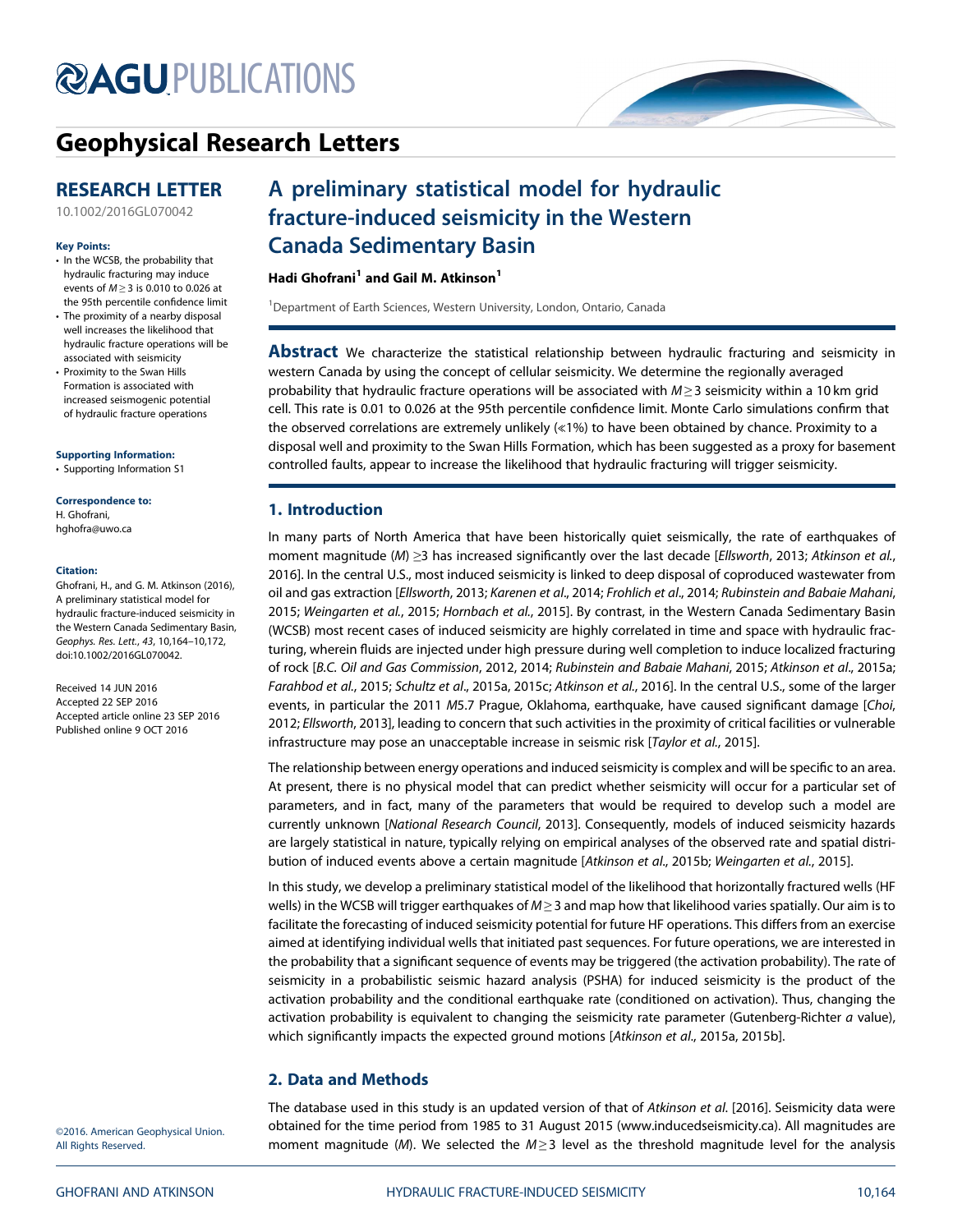because the catalogue is considered to be relatively complete above this level since 1985 [Adams and Halchuk, 2003]. Moreover,  $M \ge 3$  represents a significant level of ground shaking, likely to be felt at close distances [Atkinson et al., 2014]. There are 14,046 HF wells (i.e., lateral wells stimulated with multistage hydraulic fracture treatments) that lie within the WSCB study area. A map of the database of seismicity and wells used in the analysis is provided in the supporting information.

We subdivide the study region into small cells and evaluate for each cell whether there is a relationship between seismicity and hydraulic fracturing. The rationale for dividing the region into cells is to be able to evaluate susceptibility to seismicity in spatially discrete areas, rather than looking at individual wells. Such an approach is more useful for hazard forecasting in specific areas. We cover the entire study region with an overlapping grid of points having a uniform 10 km spacing (Figure 1). At each grid point we define a cell as the circular area within a 10 km radius of the point. Ten kilometer is a suitable grid interval for the study for two reasons: (i) this is the approximate location uncertainty of earthquakes in many parts of the study area, and thus, events listed in the catalogue as being within 10 km of an HF well may actually be located within only meters of the well, and (ii) 10 km is the distance interval of most practical concern for induced seismicity, as the motions from moderate events can be strong at very close distances, but may not produce strong shaking at larger distances [Atkinson, 2015].

Every cell that contains at least one HF well is classed as "active," while the remainder of cells are classed as "null." We considered that a temporal correlation may exist between seismicity and HF wells if an event  $(M \geq 3)$  occurred within a window beginning with the commencement of hydraulic fracturing and ending 3 months after the completion of treatment. This time window was selected based on reported time lags for a representative subset of our study area [Farahbod et al., 2015]. If an active cell contains at least one event that meets the temporal criterion for correlation, then its grid point is a "hit" for potential induced seismicity. Miss cells are active cells that are not classified as a hit. The total number of hit points (N<sub>Hit</sub>) and the total number of active cells (N<sub>Active</sub>) can be used to calculate the ratio  $R_{h10} = N_{Hit}/N_{Active}$ , which is an estimate of the regionally averaged probability that operations in a 10 km radius cell may be associated with seismicity. We consider that the quantity  $R_{hA}$  is a rough estimate of the prior probability of inducing seismicity by commencing HF operations in a small area in the WCSB in a Bayesian sense; note that the area in this case is that associated with a circle of the given radius (i.e., an area of  $\pi$ (10 km) $^2$  = 314 km<sup>2</sup>).

### 3. Results

The active and hit cells are shown in Figure 1. There are 4523 cells, of which 1825 cells are "active" and 2698 cells (=total active) are null. Of the active cells, 67 are classified as hits. Therefore, the regionally averaged cellular hit rate is  $R_{h10} = N_{Hit}/N_{Active} = 67/1825 = 0.0367 \sim 0.04$ . Note that the cells we detect as hits agree well with those determined to be associated with HF wells from more detailed site-specific studies (as shown in Figure S1 in the supporting information). This provides confidence that the simple screening methodology is reliably identifying cells having associated events.

We have not attempted to definitively classify the causation of the correlation between oil and gas operations and seismicity on an cell-by-cell basis, due to lack of specific information in the public databases. However, we devise a probabilistic metric, the discrimination ration (DR) to show the confidence of the association in each hit cell. In brief, the discrimination ratio is the ratio obtained by dividing the fraction of events meeting the HF criterion by the fraction of time that was covered by HF windows. In Figure 1, we use this concept to illustrate the confidence in the association of seismicity with hydraulic fracturing and disposal (additional details provided in the supporting information).

To investigate whether the observed correlation could be obtained by random chance, we perform a Monte Carlo analysis. We consider the study area (Figure 1) as an areal source zone in the context of a classic PSHA. The zone has the observed rate of 270 earthquakes of  $M \geq 3$  in the study period (1985–2015). We use the Monte Carlo earthquake simulation algorithm EQHAZ1 [Assatourians and Atkinson, 2013] to simulate 1500 earthquake catalogues for the study area and time period, each of which has 270 events of  $M \geq 3$ , distributed randomly in time and space, in which seismicity is assumed to be a Poisson process. (Note that the results are not sensitive to the assumed maximum magnitude and b value, as we are only interested in the total number of events above  $M = 3$ .)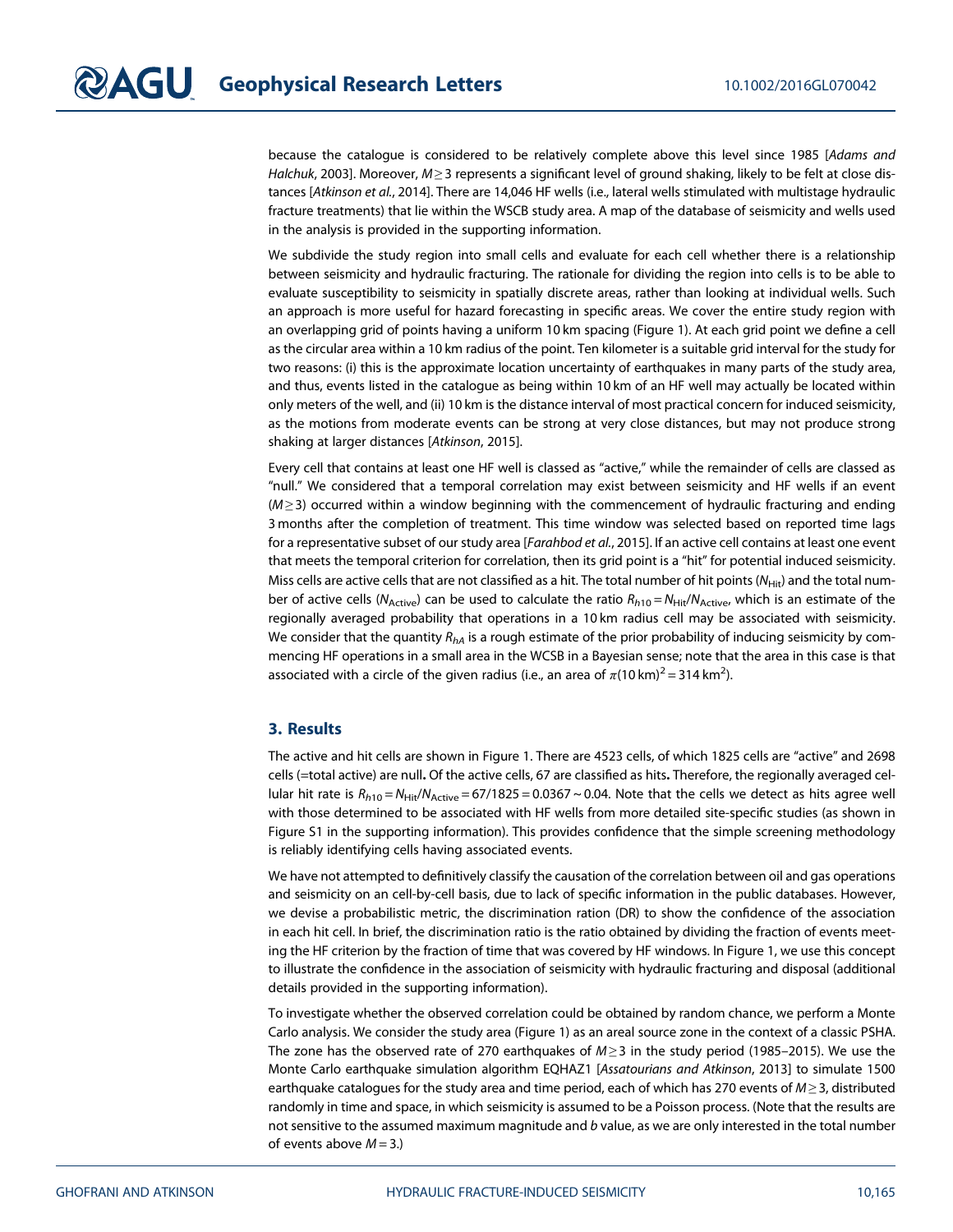# **CAGU** Geophysical Research Letters 10.1002/2016GL070042



Figure 1. Pattern of active HF wells (dark gray cells) in WCSB. The purple rectangles identify areas where seismicity has been previously attributed to oil and gas operations. Shading in this figure is based on rectangles for graphical reasons, but the actual cells are circular in shape, and have a 10 km radius; see inset for enlargement of the actual geometry. The likelihood of seismicity in hit cells being associated with either hydraulic fracturing, or the combination of HF and disposal, as determined in this study, is indicated by shading.

### 3.1. Randomly Distributed Events

If we assume that earthquakes are randomly distributed in both time and space, then the maximum number of hit cells that we obtain in 1500 trials is 47. By contrast, we had 67 hits in the observed data set. This degree of spatiotemporal correlation between earthquakes and the portfolio of HF well operations was observed 0 times in 1500 independent simulations of the regional seismicity pattern. In the 1500 random trials, the median hit rate was 21 cells, with the 5th to 95th percentile rates spanning the range from 11/1825 to 33/1825. Thus, we are 95% confident that at least 34(=67-33) cells are actually hits (i.e., above and beyond those expected by random chance). The hit rate at the 95th confidence percentile is  $N_{Hit}$  at 95%Cl/N<sub>Active</sub> = 34/1825  $\approx$  0.02, and at the 5th percentile it is  $56(=67-11)/1825 \approx 0.03$ .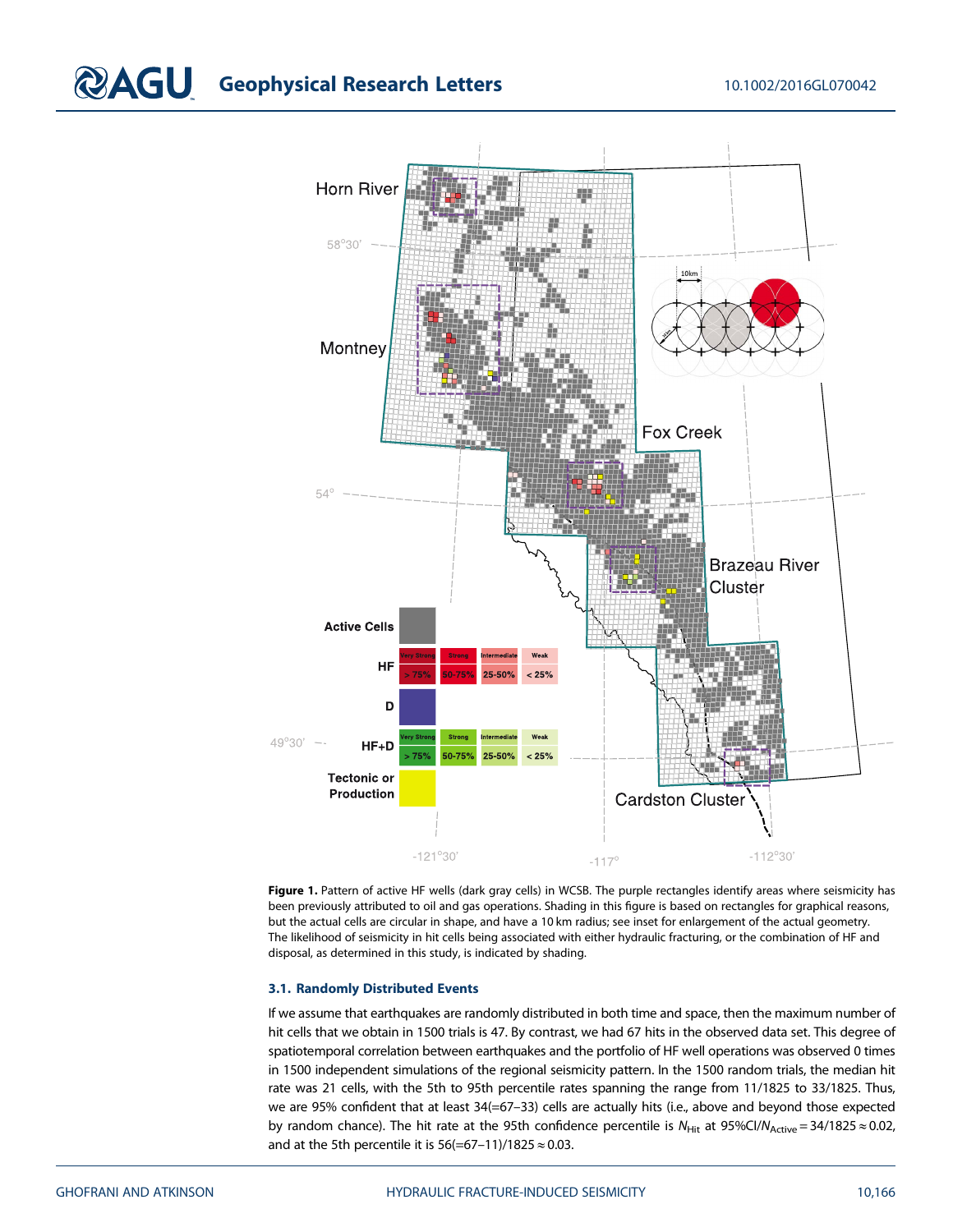### 3.2. Clustered Analysis: Smoothed Seismicity

It could be argued that it is unreasonable to treat the seismicity in the study area as randomly distributed in space, when it is so clearly clustered. If we assume that the clustering is natural, due to tectonic factors that favor seismicity in some areas, then we need to account for this in our analysis of the likelihood that hydraulic fracturing is inducing the seismicity. It could be that hydraulic fracturing just happens to coincide with areas that are prone to seismicity.

To address this possibility, the smoothed seismicity option is used in EQHAZ1, which follows the Frankel [1995] methodology in clustering the likelihood of the synthetic events in space, according to their observed clustering in the catalog. In this exercise, the observed number of  $M \geq 3$  events was distributed randomly in time following a Poisson distribution, but clustered in space as in the observed catalogue. Thus, only the timing of the events with respect to HF well operations is considered to be random. The degree of correlation with the portfolio of active cells was observed 2 times in 1500 trials. The 95th percentile of the number of hit cells is 48, while the 5th percentile is 20. Thus, we are 95% confident that at least 19(=67-48) cells are actually hits. The hit rate at the 95th percentile is:  $N_{Hit}$  at 95%Cl/ $N_{Active}$  = 19/1825 = 0.0104.

### 4. Other Possible Causes of the Correlation

The analysis shows that seismicity and HF operations have a high degree of correlation. Even if we use the smoothed seismicity approach to build the observed spatial clustering within the catalogue into the analysis, the occurrence rate of events in a short time window following HF treatments is too high to be coincidental. However, it may be possible that other factors are also at play. The most likely of these is that disposal wells may be partly or largely responsible for the events. Perhaps increased HF operations lead to volumes of fluid that are then disposed of in nearby wells (within days to weeks), triggering the seismicity.

To investigate the role of disposal wells, we identified all disposal wells within each of the 67 hit cells and considered additional criteria to quantify the likelihood that the disposal wells were involved in triggering the seismicity. These additional tests are described in the supporting information.

Figures S3–S35 show how each hit cell was classified as HF, disposal (referred to as "D"), HF + D, or other. The additional screening identified disposal wells as being a contributing cause of the associated seismicity in 10 cells. Of these, two cells are flagged as D and eight cells are flagged as HF + D. We retain 18 cells in which the seismicity is associated with HF wells but not disposal wells. There are eight active cells for which the DR falls below the 75th percentile, and for which no disposal well is nearby. For these cells the seismicity is likely to be tectonic or might be production-related. Production-related seismicity is suspected if there was no historical seismicity in the area prior to oil and gas activity, but yet there is no association with either HF wells or disposal wells due to missing operational information. In conclusion, we find that of 67 active cells in which HF operations occurred, 44 cells have  $M \geq 3$  seismicity associated with HF wells, 8 cells have seismicity that is associated with the combination of HF and disposal, 2 cells are associated with production, 2 cells are associated with disposal, and 11 cells have a tectonic association.

### 5. Sensitivity Analysis

In the foregoing analysis we considered any earthquake within a circular grid with a radius of 10 km to be associated with a well in the same grid if the event happened within a specified time window. This distance of association is motivated by the average uncertainty error of 10 km in epicentral locations in the WCSB [Schultz et al., 2015b]. The temporal criterion of 3 months following HF operations was designed to consider the possible delay time for migration of a pressure front through the diffusion of pore pressure [Farahbod] et al., 2015]. It could be argued that either or both of these filters are too liberal, because multistage HF operations are sequential treatments with a very concentrated effective area limited to the vicinity of the well. The pressurization during hydraulic fracturing affects only limited volumes of rock, typically several hundred meters in extent, and pressurization typically lasts only a few hours [Zoback, 2012]. To analyze the sensitivity of our results to these filtering parameters, we also tested our analysis using alternative spatial association distance and temporal criterion. Moreover, we also examined sensitivity of results to issues such as whether one considers overlapping or nonoverlapping cells and what shape of cells is used (circular, rectangular, or hexagonal). For brevity, we do not provide all of these results here, but we concluded that the results are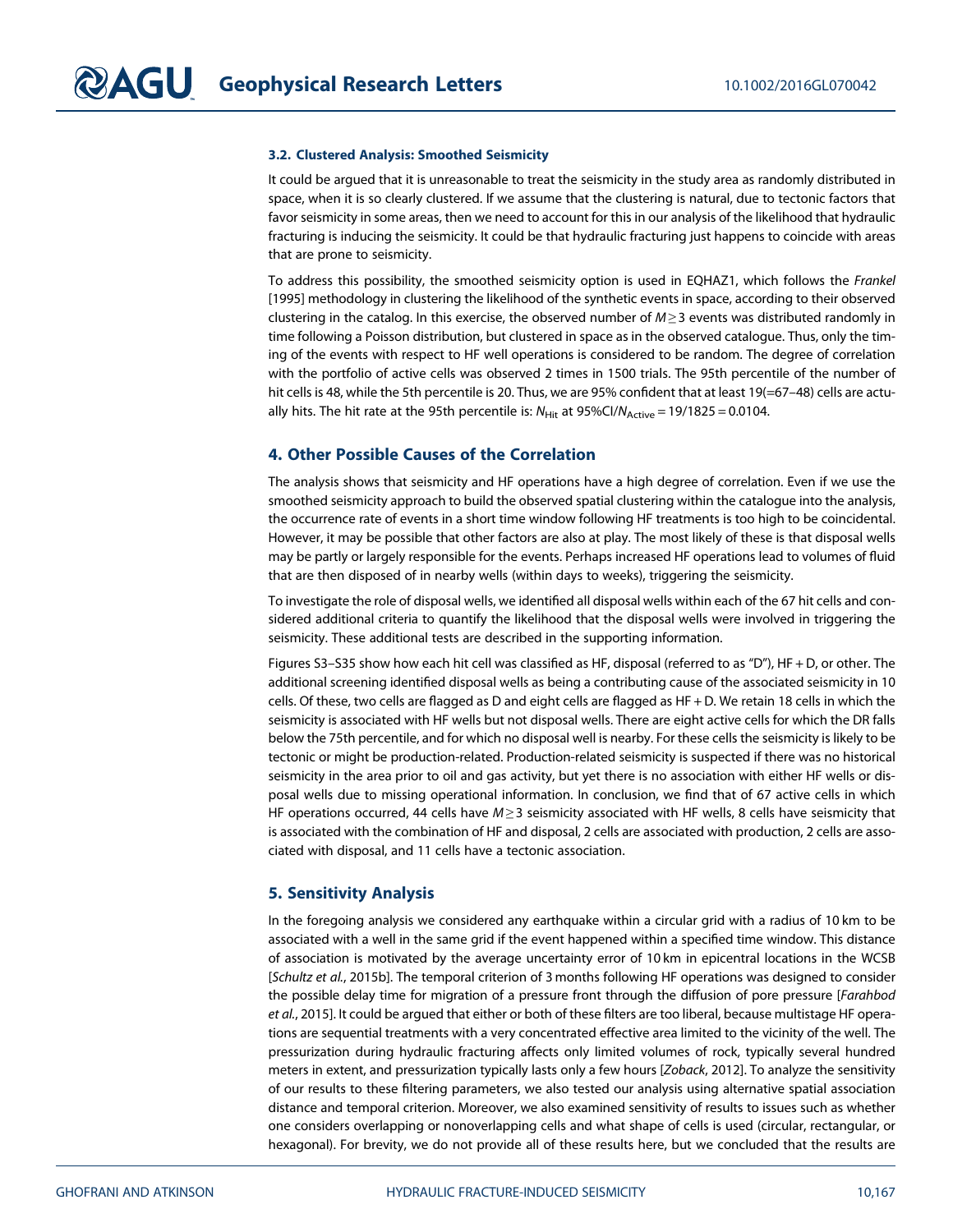insensitive to grid shape and overlap, but show some sensitivity to grid radius and the time window considered, as elaborated in the following.

### 5.1. Grid Radius (Spatial Sensitivity)

To analyze the sensitivity of our results to the spatial filtering parameter, we repeated our analysis by using a spatial association distance of 5 km (instead of 10 km). We note that any events that occurred near an HF operation, but which were mislocated by more than 5 km, would be missed in this exercise.

For this test, we find 51 hit cells associated with earthquakes in the WCSB after filtering, compared to 67 hit cells obtained with a 10 km radius. We also have more active cells, because the use of overlapping windows causes the number of active cells to increase from 1825 (10 km cell radius) to 4366 (5 km cell radius). Thus, the hit rate considering circular cells with a 5 km radius is significantly smaller at  $R_{h5} = 51/4366 = 0.012$ .

However, the significance of the observed rate also changes. If we repeat the Monte Carlo analyses to find the likelihood that this result could be obtained by random chance, we find that the 5th to 95th percentile range of the hit rate is 2 to 15 (i.e.,  $2/4366 = 0.00046$  to  $15/4366 = 0.0034$ ) if we consider seismicity to be randomly distributed in space. If we use the smoothed seismicity option to consider clustering, the corresponding range of the hit rate is 5 to 22 (i.e.,  $5/4366 = 0.0011$  to  $22/4366 = 0.0050$ ). Thus, a smaller grid size does not change the essential conclusion that the association with HF operations is highly significant and very unlikely to occur by chance.

### 5.2. HF Window (Temporal Sensitivity)

We also checked the sensitivity of results to the adopted HF window length. Instead of using a 3 month time window after the date of the HF treatment, we searched for possible associated events in a narrower window of 1 month. For this configuration, we find 52 hit cells (instead of 67) from 1825 active cells. The corresponding hit rate is  $R_{h10} = 52/1825 \approx 0.03$ , with the 5th to 95th rate by random chance lying between 4 and 19 (19/1825 ≈ 0.01 to 4/1825 = 0.0022), for the uniform seismicity option. For the smoothed seismicity option, the corresponding range of the 5th to 95th percentile range of the hit rate expected by chance is higher, 9 to 28 (28/1825 = 0.015 to 9/1825 = 0.0011). We conclude that there is some sensitivity to the window length, but the association between seismicity and HF operations is still highly significant. This points to the importance of further studies to determine the time scale over which the pore pressure signature of HF operations may persist.

### 6. Discussion

The recent earthquake rate changes in WCSB are highly correlated with HF wells, in a way that is highly unlikely to be coincidental. It is apparent that in some areas (boxes on Figure 1) the rate is significantly higher than average, while in others it is lower. Studying variability of the association rates is a multivariate analysis, in which new information will affect the a priori distribution for each variable, which will in turn modify the induced event probability. Additional factors that may affect the likelihood of induced seismicity include variables expressing the geologic setting, poroelastic properties, and so on. As an example, Schultz et al. [2016] noted that confirmed cases of induced earthquakes in central Alberta are focused in a narrow band along the margins of the Swan Hills Formation. They conjectured that the association is likely due to (1) reef nucleation preference for faulted basement areas and/or (2) enhanced permeability/porosity from diagenesis.

Figure 2a shows the outlines of the Swan Hills Formation [Wendte and Uyeno, 2005] and the location of hit cells in the central WCSB. The spatial error for the reef outlines was assessed as 10 km, but this is dependent on the density of wells used in the region, so it varies spatially. We calculate the shortest distance between both hit cells and miss cells (active cells not meeting the hit criteria) and the outline of the reefs. We utilize the outermost outline of the reefs to capture to first order the connection to the reef. This outline expresses where the reef nucleated so it is most likely to be influenced by the underlying structure. Subsequent deposited reef layers grew with changing conditions of the Devonian sea, so the role that basement influence played in their deposition becomes more ambiguous.

The hit rate for the selected region shown in Figure 2a, which is just the region that encompasses the reef outlines, is  $R_{h10} = N_{Hit}/N_{Active} = 32/673 = 0.048$ . This is higher than the upper range of the regional hit rate calculated considering the whole study area, suggesting that proximity to the reefs results in a greater likelihood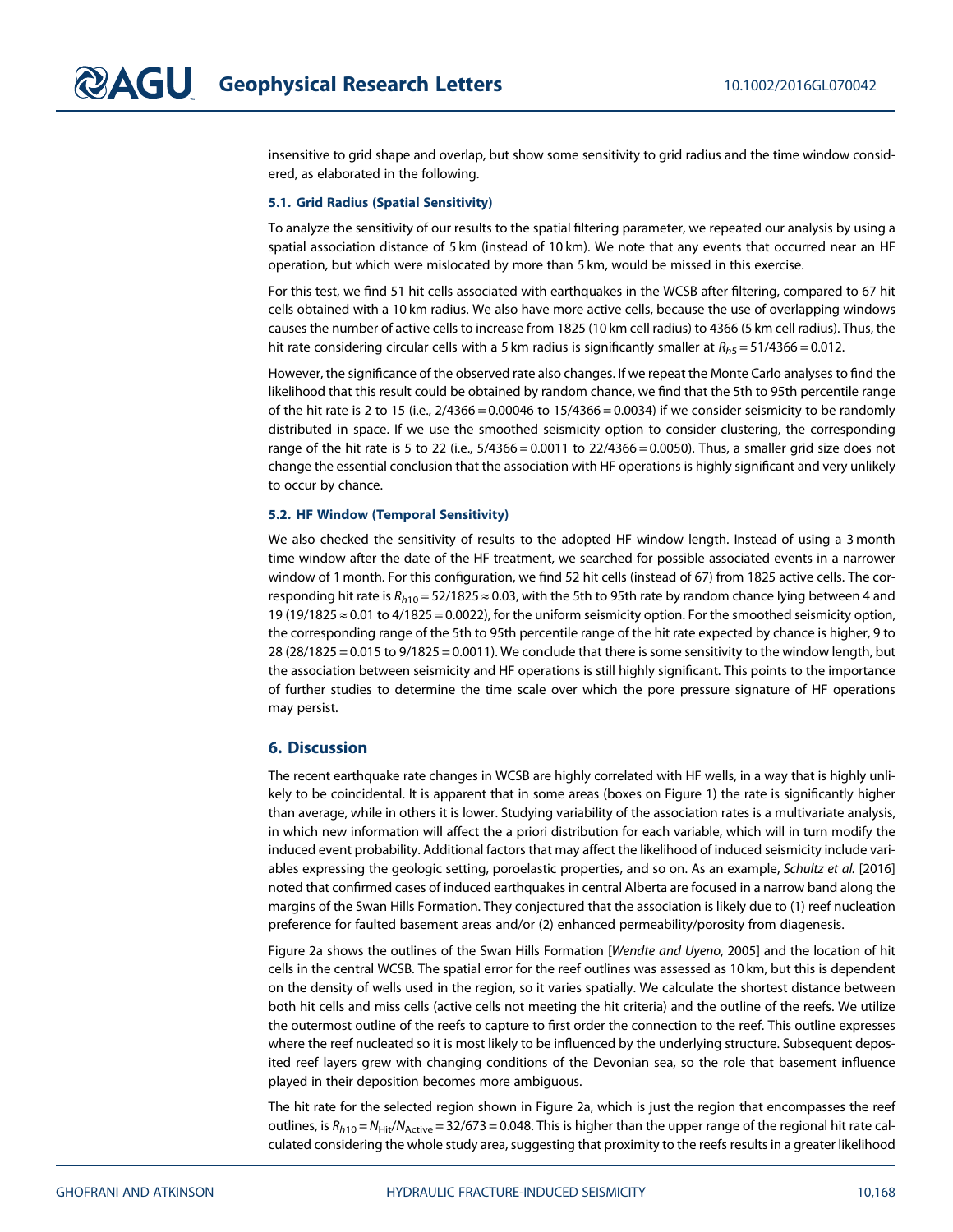

Figure 2. (a) The location of hit cells in comparison to the Swan Hills Formation outline in the central WCSB. The dashed black areas show the Fox Creek and Brazeau River Clusters. (b) Distributions of closest distance to the reef outline for hit cells; the numbers represent the counts in actual hit cells as % of total; (c) model of the probability that of HF wells will be associated with  $M \ge 3$  events as a function of distance from reef outlines. The solid line is the model describing the probability of being a hit cell as a function of distance from the reef outline; the dashed lines show uncertainty in the probability. The shaded area shows the regional hit rate for the study area as a whole (as shown in Figure 1).

of induced seismicity. Moreover, we note that the average distance of hit cells to reef outlines is only ~13 km. By contrast, the average distance of active cells to reef outlines (not considering whether they are hit cells or not) is much greater, ~52 km, when taken over the considered region. This suggests that the distance to the reef outline may be a significant predictive variable.

In Figure 2b, we show that ~60% of hit cells are within 10 km from the reef outline. As a check on significance, we generated 1000 synthetic catalogues of hit cells randomly distributed in space. The 95th percentile of counts of distances in each bin from 1000 synthetic catalogues are plotted in comparison to the observed distribution. We test the null hypothesis that the data in these two distributions are from the same continuous distribution, using the two-sample Kolmogorov-Smirnov test. The test rejects the null hypothesis at the 5% significance level with a p-value of 0.0076. This means that the observed relationship between hit cells and reef outline is very unlikely to be coincidental. Despite the fact that the adopted approaches in this study and Schultz et al. [2016] are very different (in both method and data set), the same conclusion is reached—the reef is having a measurable effect on the distribution of seismicity in this region.

The way in which distance to the reef outline could be considered in a hazard analysis is also shown in Figure 2c. If we have an active cell at the average distance of ~50 km from the reef outline, the probability of its being a hit is 0.048 (i.e., assuming that the average hit rate corresponds to the average reef distance). This probability increases by ~60% if we are within 10 km of the reef outline (i.e., 0.048  $\times$  1.60 = 0.0768). Having these two values, we can construct a simple model to describe the probability of being a hit cell as a function of distance from the reef outline. This model is composed of line segments, with a constant probability inside 10 km(=0.0768), and a constant probability beyond 50 km(=regional probability, which can be considered to be the background hit rate). We consider the uncertainty for the hit rate in this model to be comparable to that for the regional hit rate for the study area as a whole. The reason the rates for the function are all higher than the regional hit rate is because the function applies to only a subset of the region. In this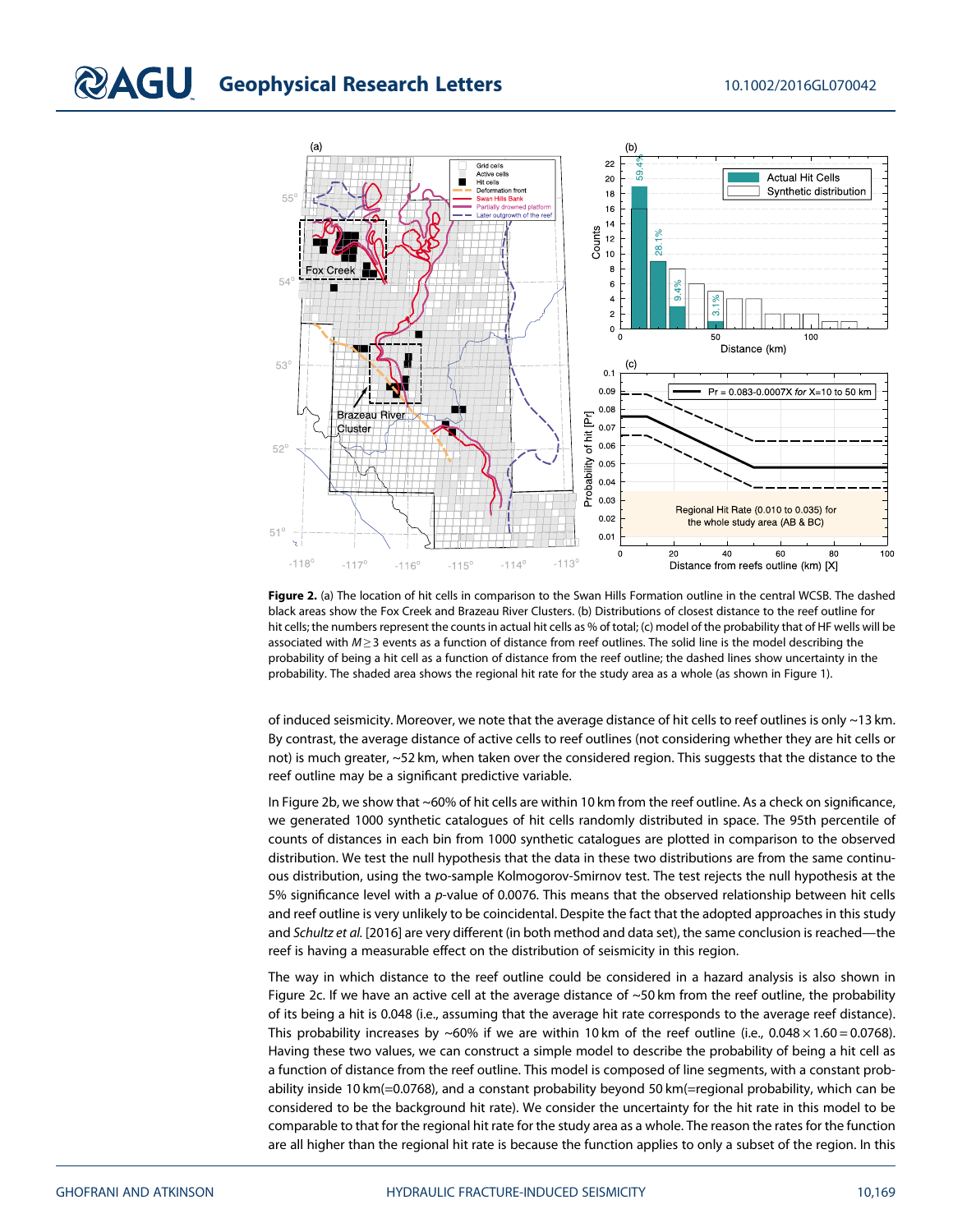considered subset (the area that includes the reefs), the association rates are higher in general, even for sites >50 km from the reef outline. Also, note that we cannot claim that the probability dies to zero at large distances. The Pr function is a compound probability, and its interpretation is complicated because being close to reefs may increase the probability of a hit, but being far away does not impart any specific information on Pr.

We are impressed by the strong apparent association between reef formations and the observed seismicity in central Alberta, but caution that this association may not necessarily be generalized to the other regions. We stress that the reef formation indicator is simply a prior estimate of proximity to basement controlled faults but is not entirely diagnostic of its presence or absence. There remains some likelihood for the presence of basement faults, most of which are unknown, for any cell. Possibly, other markers for such faults could also exist. For example, hydrothermal dolomite could be another important geological marker, as it suggests not just the presence of faults but also the potential for hydraulic communication with basement [see Schultz et al., 2016].

There are a number of possible additional markers that could be considered in the attempt to refine the a priori distributions of likelihood of association of HF operations with seismicity. Often, models of induced seismicity invoke preexisting faults, which are both critically stressed and favorably oriented [Reiter et al., 2014]. The lack of data for high-resolution structural-geology interpretations is a limiting factor to definitively determine if any faults are in a critical state in WCSB. Nevertheless, from focal mechanism and in situ stress considerations, one can make some inferences based on the current tectonic stress regime. It may be feasible to construct probabilistically framed arguments based on such considerations, which could be updated as new information on fault systems and states becomes available.

Another factor to consider further is the presence of nearby disposal wells, which may increase pore pressures in the subsurface, promoting the subsequent triggering of induced events by the small additional kick provided by HF operations. Further investigation of the combined effects of HF operations and disposal wells on the subsurface is needed to develop a model based on the apparent associations noted in this study.

Earthquake triggering by transient stresses from the seismic waves of distant main shocks has been documented in many studies [Hill et al., 1993; Gomberg et al., 2001; Prejean et al., 2004; Brodsky and van der Elst, 2014]. Triggering propensity may be correlated with conditions such as volcanic or geothermal activity and extensional tectonics [Brodsky and Prejean, 2005; Moran et al., 2004; Harrington and Brodsky, 2006]. Most cases of observed remote dynamic triggering are where natural earthquakes tend to occur, but recent studies show triggering in regions with low levels of historical seismicity, including the WCSB [Wang et al., 2015]. Locations where triggering occurs may therefore reveal regions of critical ambient stress conditions, independent of proximity to plate boundary faults [van der Elst et al., 2013]. A comprehensive catalogue of smaller events is required to detect and resolve faults in a region by means of remotely triggered seismicity. However, this may also be a promising avenue for constructing probabilistic indicators of the likelihood of future induced events.

### 7. Conclusions

In this study we developed a preliminary statistical model for induced seismicity. The calculated hit rate ratio gives us the regional probability that operations in a cell of 10 km radius may induce seismicity; this provides an estimate of the prior probability of inducing seismicity by commencing operations in a small area. Our main conclusions are as follows.

- 1. For the geological setting and operational parameters in the WCSB, the likelihood that hydraulic fracture operations in an area of 10 km radius will be associated with  $M \ge 3$  earthquakes is 0.010 to 0.026, at the 95th percentile confidence limit. This is the likelihood averaged over the entire region. In some areas the rate is significantly higher than average, while in others it is lower.
- 2. The proximity of a nearby disposal well increases the likelihood that HF operations will be associated with seismicity.
- 3. Proximity to the Swan Hills Formation (a proxy for likely existence of basement controlled faults) is associated with increased seismogenic potential of HF operations. Specifically, the hit rate is higher for cells within 10–20 km of the reef edge as denoted by the Swan Hills Formation.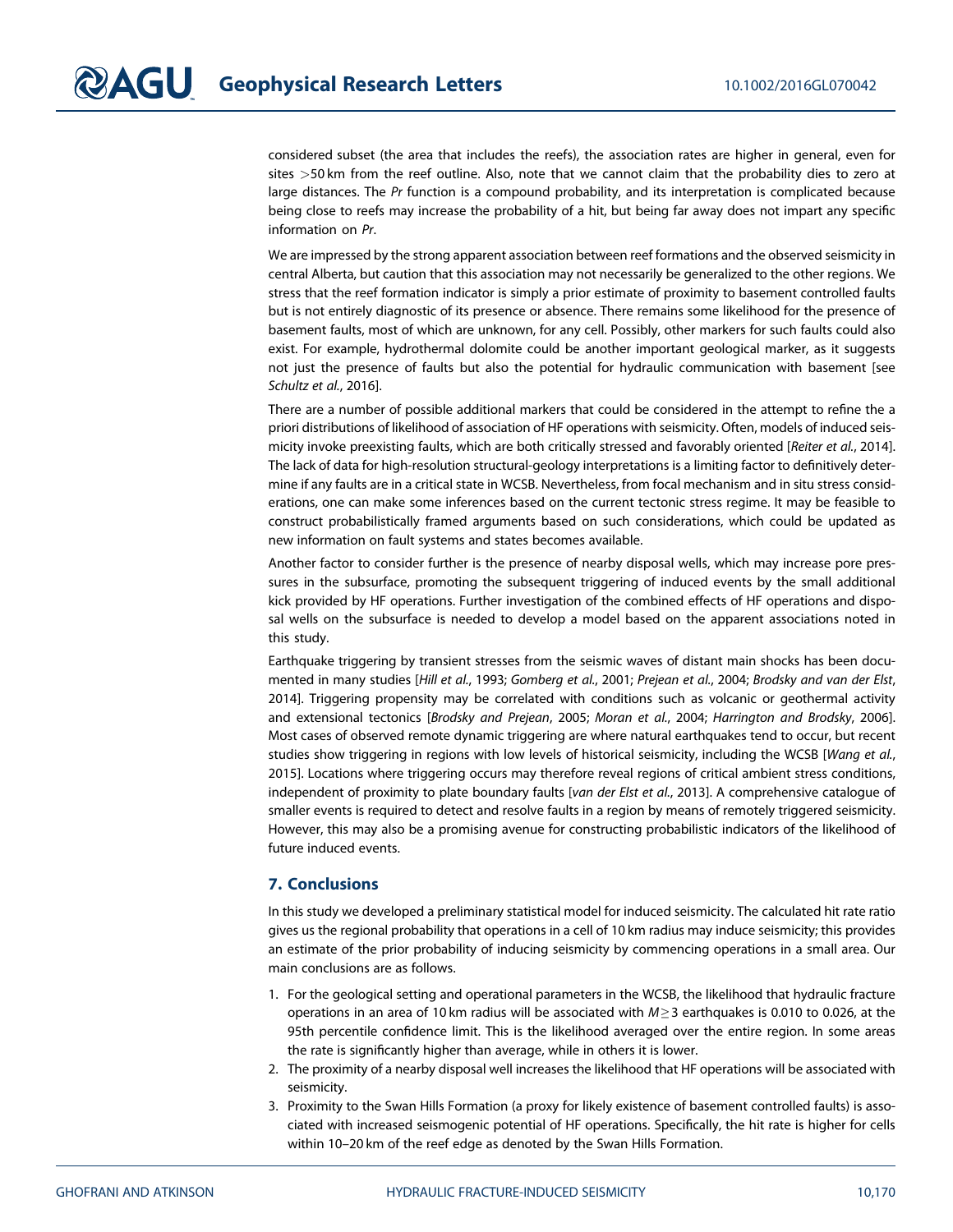#### Acknowledgments

This work is supported by a collaborative development project funded by the Natural Sciences and Engineering Research Council of Canada, TransAlta, and Nanometrics. The database of ∼700,000 wells (all types) from 1985 to 31/8/2015, as obtained from the Alberta Energy Regulator and the B.C. Oil and Gas Commission, was searched by using geoSCOUT software (geologic systems Ltd.) licensed to Western University. Western University thanks geoLOGIC Systems, Ltd., for the donation of geoSCOUT software licenses. The earthquake database is available at [www.inducedseismicity.ca.](http://www.inducedseismicity.ca) Earthquake catalog simulations were performed by using the EQHAZ1 algorithm of Assatourians and Atkinson [2013], available at [www.seismotoolbox.ca](http://www.seismotoolbox.ca). We thank the Associate Editor (Andrew Newman), Ryan Schultz, and an anonymous reviewer for constructive comments that led to improvements in the manuscript.

### **References**

- Adams, J., and S. Halchuk (2003), Fourth generation seismic hazard maps of Canada: Values for over 650 Canadian localities intended for the 2005 National Building Code of Canada, Geol. Surv. Canada Open File Rep., 4459, 150 pp.
- Assatourians, K., and G. M. Atkinson (2013), EqHaz: An open-source probabilistic seismic-hazard code based on the Monte Carlo simulation approach, Seismol. Res. Lett., 84, 516–524.
- Atkinson, G. (2015), Ground-motion prediction equation for small-to-moderate events at short hypocentral distances, with application to induced seismicity hazards, Bull. Seismol. Soc. Am., 105(2A), 981–992.
- Atkinson, G., B. Worden, and D. Wald (2014), Intensity prediction equations for North America, Bull. Seismol. Soc. Am., 104, 3084–3093.
- Atkinson, G., K. Assatourians, B. Cheadle, and W. Greig (2015a), Ground motions from three recent earthquakes in western Alberta and northeastern British Columbia and their implications for induced-seismicity hazard in eastern regions, Seismol. Res. Lett., 86, 1022–1031.
- Atkinson, G. M., H. Ghofrani, and K. Assatourians (2015b), Impact of induced seismicity on the evaluation of seismic hazard: Some preliminary considerations, Seismol. Res. Lett., 86, 1009–1021.
- Atkinson, G. M., et al. (2016), Hydraulic fracturing drives induced seismicity in the Western Canada Sedimentary Basin, Seismol. Res. Lett., 87(3), 631–647.
- B.C. Oil and Gas Commission (2012), Investigation of observed seismicity in the Horn River Basin. [Available at [https://www.bcogc.ca/node/](https://www.bcogc.ca/node/8046/download) [8046/download,](https://www.bcogc.ca/node/8046/download) (accessed 1 June 2016).]
- B.C. Oil and Gas Commission (2014), Investigation of observed seismicity in the Montney Trend. [Available at [https://www.bcogc.ca/node/](https://www.bcogc.ca/node/12291/download) [12291/download](https://www.bcogc.ca/node/12291/download), (accessed 1 June 2016).]
- Brodsky, E. E., and S. G. Prejean (2005), New constraints on mechanisms of remotely triggered seismicity at Long Valley Caldera, J. Geophys. Res., 110, B04302, doi:[10.1029/2004JB003211](http://dx.doi.org/10.1029/2004JB003211).
- Brodsky, E. E., and N. J. van der Elst (2014), The uses of dynamic earthquake triggering, Annu. Rev. Earth Planet. Sci., 42(42), 317-339, doi[:10.1146/Annurev-Earth-060313-054648.](http://dx.doi.org/10.1146/Annurev-Earth-060313-054648)
- Choi, C. (2012), Fracking earthquakes: Injection practice linked to scores of tremors, LiveScience, August, 6. Retrieved from. [Available at [http://www.livescience.com/22151-fracking-earthquakes-](http://www.livescience.com/22151-fracking-earthquakes-fluidinjection.html)fluidinjection.html.]
- Ellsworth, W. L. (2013), Injection-induced earthquakes, Science, 341(6142), Retrieved from [http://www.sciencemag.org/content/341/6142/](http://www.sciencemag.org/content/341/6142/1225942.full) [1225942.full](http://www.sciencemag.org/content/341/6142/1225942.full), (accessed 1 June 2016).
- Farahbod, A., H. Kao, J. Cassidy, and D. Walker (2015), How did hydraulic-fracturing operations in the Horn River Basin change seismicity patterns in northeastern British Columbia, Canada?, Leading Edge, 34, 658–663.
- Frankel, A. (1995), Mapping seismic hazard in the central and eastern United States, Seismol. Res. Lett., 66(4), 8–21.
- Frohlich, C., W. Ellsworth, W. Brown, M. Brunt, J. Luetgert, T. MacDonald, and S. Walter (2014), The 17 May 2012 M4.8 earthquake near Timpson, East Texas: An event possibly triggered by fluid injection, J. Geophys. Res. Solid Earth, 119, 581–593, doi:[10.1002/](http://dx.doi.org/10.1002/2013JB010755) [2013JB010755.](http://dx.doi.org/10.1002/2013JB010755)
- Gomberg, J., P. A. Reasenberg, P. Bodin, and R. A. Harris (2001), Earthquake triggering by seismic waves following the Landers and Hector Mine earthquakes, Nature, 411(6836), 462–466, doi:[10.1038/35078053](http://dx.doi.org/10.1038/35078053).
- Hainzl, S., and Y. Ogata (2005), Detecting fluid signals in seismicity data through statistical earthquake modeling, J. Geophys. Res., 110, B05S07, doi[:10.1029/2004JB003247](http://dx.doi.org/10.1029/2004JB003247).
- Harrington, R. M., and E. E. Brodsky (2006), The absence of remotely triggered seismicity in Japan, Bull. Seismol. Soc. Am., 96(3), 871-878, doi[:10.1785/0120050076](http://dx.doi.org/10.1785/0120050076).
- Hill, D. P., et al. (1993), Seismicity remotely triggered by the magnitude 7.3 Landers, California, earthquake, Science, 260(5114), 1617–1623, doi[:10.1126/science.260.5114.1617.](http://dx.doi.org/10.1126/science.260.5114.1617)
- Hornbach, M., et al. (2015), Causal factors for seismicity near Azle, Texas, Nat. Commun., 6, 6728, doi:[10.1038/ncomms7728](http://dx.doi.org/10.1038/ncomms7728).
- Keranen, K., M. Weingarten, G. Abers, B. Bekins, and S. Ge (2014), Sharp increase in central Oklahoma seismicity since 2008 induced by massive wastewater injection, Science, 345, 448–451.
- Moran, S. C., J. A. Power, S. D. Stihler, J. J. Sanchez, and J. Caplan-Auerbach (2004), Earthquake triggering at Alaskan volcanoes following the 3 November 2002 Denali fault earthquake, Bull. Seismol. Soc. Am., 94(6B), S300–S309.
- National Research Council (2013), Induced Seismicity Potential in Energy Technologies, National Academies Press, Washington, D. C.

Prejean, S., D. Hill, E. E. Brodsky, S. Hough, M. Johnston, S. Malone, D. Oppenheimer, A. Pitt, and K. Richards-Dinger (2004), Remotely triggered seismicity on the United States west coast following the Mw 7.9 Denali Fault earthquake, Bull. Seismol. Soc. Am., 94(6B). S348–S359.

Reiter, K., O. Heidbach, D. Schmitt, K. Haug, M. Ziegler, and I. Moeck (2014), A revised crustal stress orientation database for Canada, Tectonophysics, 636(1), 111–124.

- Rubinstein, J., and A. Babaie Mahani (2015), Myths and facts on wastewater injection, hydraulic fracturing, enhanced oil recovery, and induced seismicity, Seismol. Res. Lett., 86(4), 1060–1067.
- Schultz, R., S. Mei, D. Pana, V. Stern, Y. Gu, A. Kim, and D. Eaton (2015a), The Cardston earthquake swarm and hydraulic fracturing of the "Alberta Bakken" play, Bull. Seismol. Soc. Am., 105(6), 2871–2884.
- Schultz, R., V. Stern, Y. Gu, and D. Eaton (2015b), Detection threshold and location resolution of the Alberta Geological Survey Earthquake Catalogue, Seismol. Res. Lett., 86(2A), 385–397.
- Schultz, R., V. Stern, M. Novakovic, G. Atkinson, and Y. Gu (2015c), Hydraulic fracturing and the Crooked Lake Sequences: Insights gleaned from regional seismic networks, Geophys. Res. Lett., 42, 2750–2758, doi[:10.1002/2015GL063455.](http://dx.doi.org/10.1002/2015GL063455)
- Schultz, R., H. Corlett, K. Haug, K. Kocon, K. MacCormack, V. Stern, and T. Shipman (2016), Linking fossil reefs with earthquakes: Geologic insight to where induced seismicity occurs in Alberta, Geophys. Res. Lett., 43, 2534–2542, doi:[10.1002/2015GL067514.](http://dx.doi.org/10.1002/2015GL067514)
- Shapiro, S. A., E. Huenges, and G. Borm (1997), Estimating the crust permeability from fluid-injection-induced seismic emission at the KTB site, Geophys. J. Int., 131, F15–F18.
- Taylor, O., A. Lester, and T. Lee (2015), Unconventional hydrocarbon development hazards within the central United States, U.S. Army Corps of Engineers, Engineer Research and Development Center Report, ERDC/GSL TR-15-26.
- van der Elst, N. J., H. M. Savage, K. M. Keranen, and G. A. Abers (2013), Enhanced remote earthquake triggering at fluid-injection sites in the midwestern United States, Science, 341(6142), 164–167, doi[:10.1126/science.1238948](http://dx.doi.org/10.1126/science.1238948).
- Wang, B., R. M. Harrington, Y. Liu, H. Yu, A. Carey, and N. J. Elst (2015), Isolated cases of remote dynamic triggering in Canada detected using cataloged earthquakes combined with a matched-filter approach, Geophys. Res. Lett., 42, 5187–5196, doi:[10.1002/](http://dx.doi.org/10.1002/2015GL064377) [2015GL064377](http://dx.doi.org/10.1002/2015GL064377).